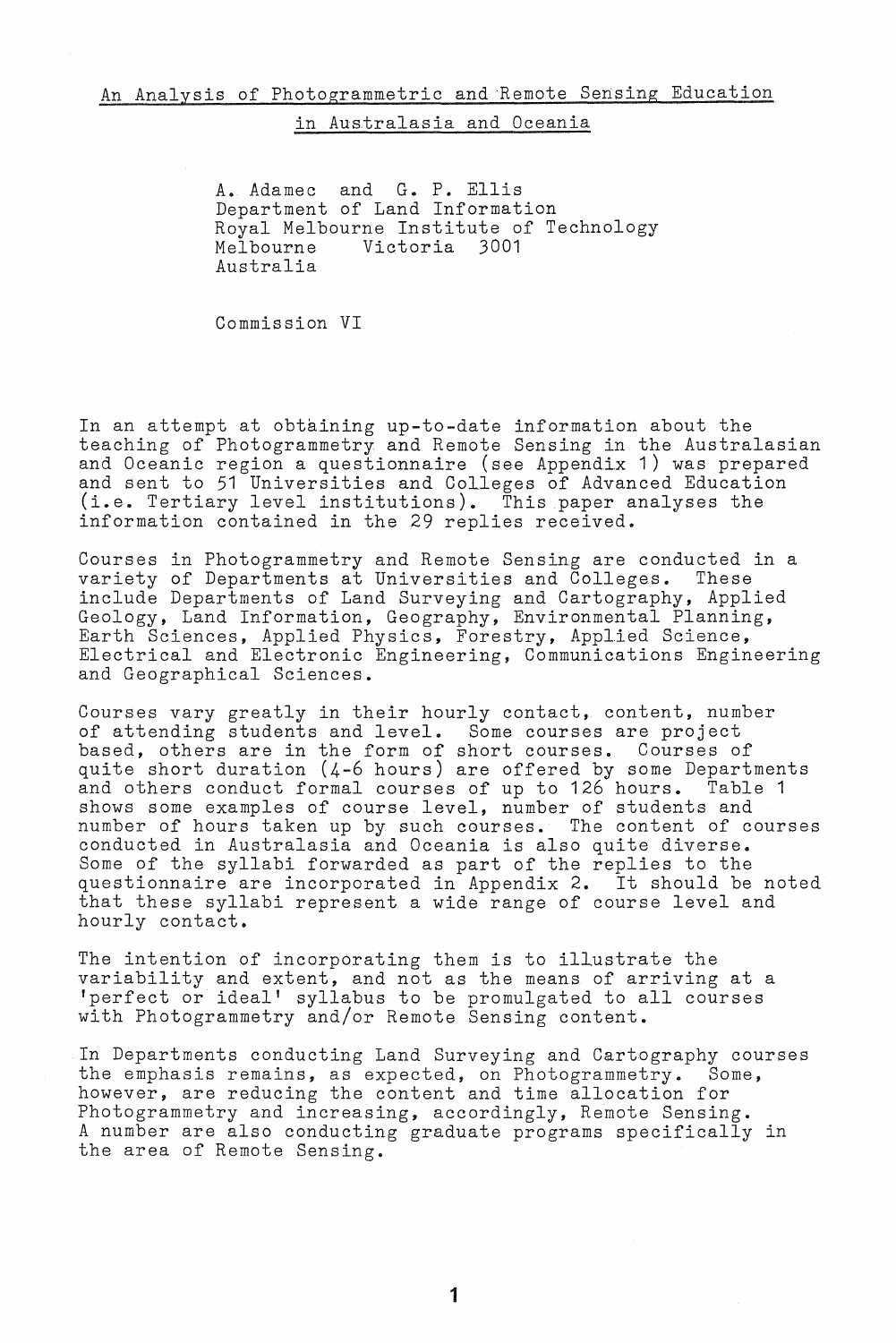| Level of Course                                         | Degree Name                                                                                        | No. of                                               | No. of                                         |
|---------------------------------------------------------|----------------------------------------------------------------------------------------------------|------------------------------------------------------|------------------------------------------------|
|                                                         |                                                                                                    | Students                                             | Hours                                          |
| 1st year                                                | Surveying<br>Cartography<br>Geography<br>Geology<br>Surveying &<br>Geography                       | 30 <sub>1</sub><br>30<br>250<br>$120 - 140$<br>35    | 42<br>28<br>$4 - 6$<br>15<br>42                |
| 2nd year                                                | Geography<br>Surveying<br>Cartography<br>Surveying<br>Geography<br>Applied Science<br>Surveying    | 53<br>30<br>30<br>30<br>50<br>$^{40}_{12}$           | 70<br>56<br>140<br>28<br>50<br>48<br>42        |
| 3rd year                                                | Surveying<br>Cartography<br>Geography<br>Surveying<br>Surveying &<br>Geography                     | 30<br>25<br>$1.5 - 20$<br>15<br>25                   | 42<br>84<br>$8 - 10$<br>84<br>56               |
| 4th year                                                | Geology<br>Geology<br>Geography                                                                    | 15<br>$\frac{12}{2}$                                 | 14<br>$\frac{25}{25}$                          |
| Not specified by<br>year                                | Geography<br>Geography<br>Geography<br>Geography<br>Geography<br>Geography<br>Geology<br>Geography | 80<br>15<br>$\mathbf{z}$<br>11<br>9<br>46<br>8<br>20 | 65<br>65<br>65<br>126<br>80<br>36<br>18<br>100 |
| Table 1:<br>Some examples of course level, degree name, |                                                                                                    |                                                      |                                                |

number of students and hours of study undertaken.

Other Departments (e.g. Geography and Geology) are more interested in Remote Sensing and if Photogrammetry is taught interested in nemote sensing and if Photogrammetry is t<br>at all it is being reduced and Remote Sensing expanded.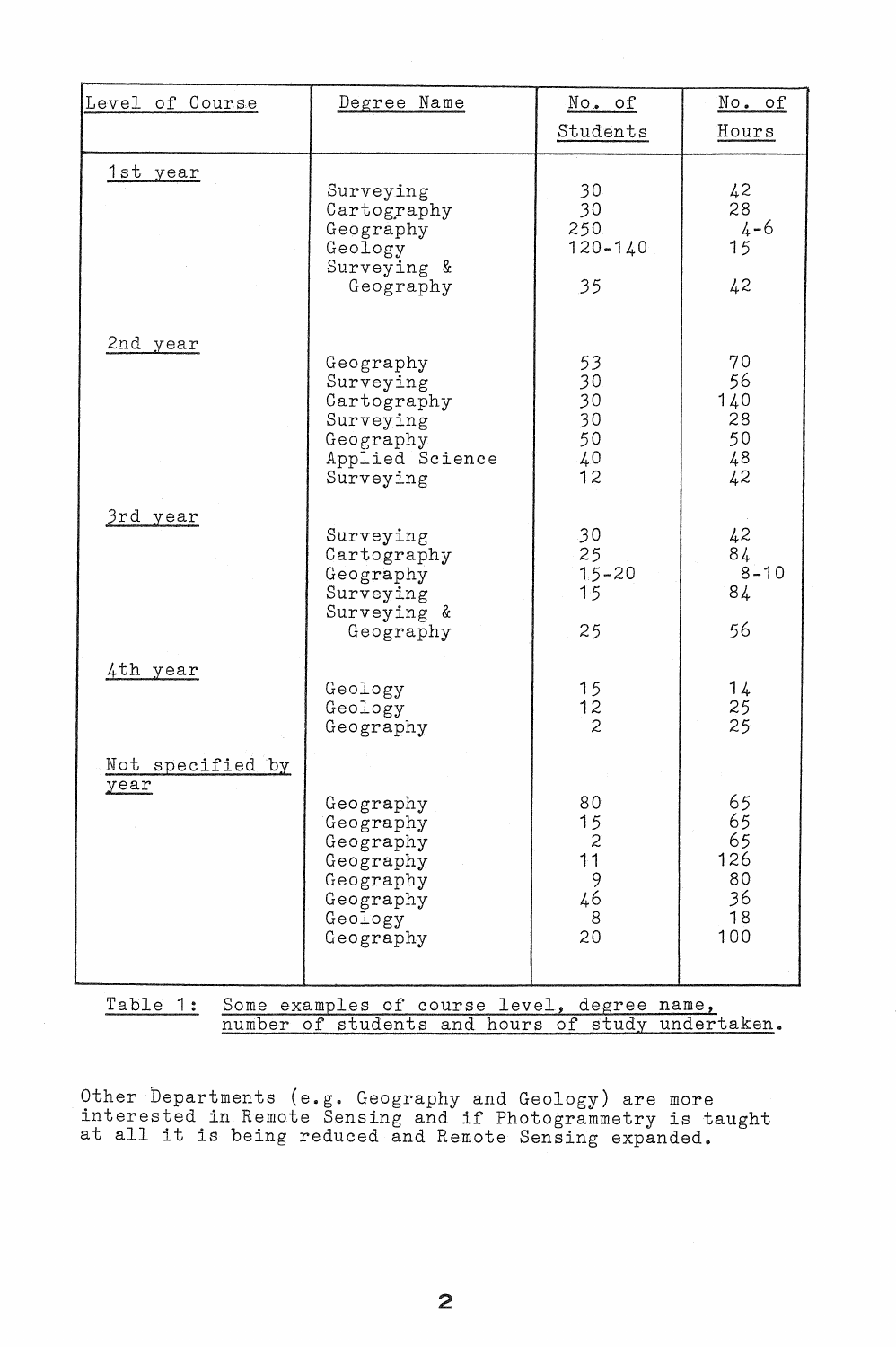| Land Surveying and Cartography<br>Courses |                                     |  |  |
|-------------------------------------------|-------------------------------------|--|--|
|                                           | % Photogrammetry % Remote Sensing   |  |  |
| 76<br>77<br>80<br>67<br>75                | 24<br>23<br>20<br>33<br>25          |  |  |
| Other Courses                             |                                     |  |  |
|                                           | % Photogrammetry   % Remote Sensing |  |  |
| 0<br>40<br>0<br>$\mathbf 0$<br>30<br>33   | 100<br>60<br>100<br>100<br>70<br>67 |  |  |

Table 2: Content (in terms of hours and Geographic<br>devoted to Photogrammetry and Remote and Geographic<br>Consider (GIS). Sensing (expressed as a percentage)).

Significant changes in both Photogrammetry and Remote Sensing were envisaged by Departments with Surveying and Cartography courses. All foresaw a decreasing interest in, and emphasis upon, the analogue aspects of Photogrammetry. Analytical Photogrammetry however, would continue to be important especially the areas of computerassisted mapping, the collection and processing of digital images, and non-metric, non-standard photogrammetric applications. Remote Sensing was seen as an expanding area with interest being centred on advanced image processing especially the processing of high resolution satellite data and its consequent utilisation in mapping<br>and Geographic Information

Areas other than Surveying and Cartography appreciated the need to retain some Photogrammetry. However, photogrammetry in its traditional sense was being de-emphasised and in some cases discontinued. All respondents believed Remote Sensing teaching would expand significantly. Digital image processing, mapping applications and interfacing with GIS were suggested as the areas of future growth.

For students undertaking courses in Photogrammetry and Remote Sensing the main areas of support subjects were seen to be:

- mathematics (topics should include statistics, numerical analysis and matrix manipulation)
- computing (topics should include digital image processing, data structure and data base concepts, pattern recognition and computer graphics)
- applied physics (topics should include optics, electromagnetic radiation and its transfer especially through the atmosphere, introductory electronics especially sensor systems) ..

With regard to .Graduate Studies, a number of Institutions provide a range of courses.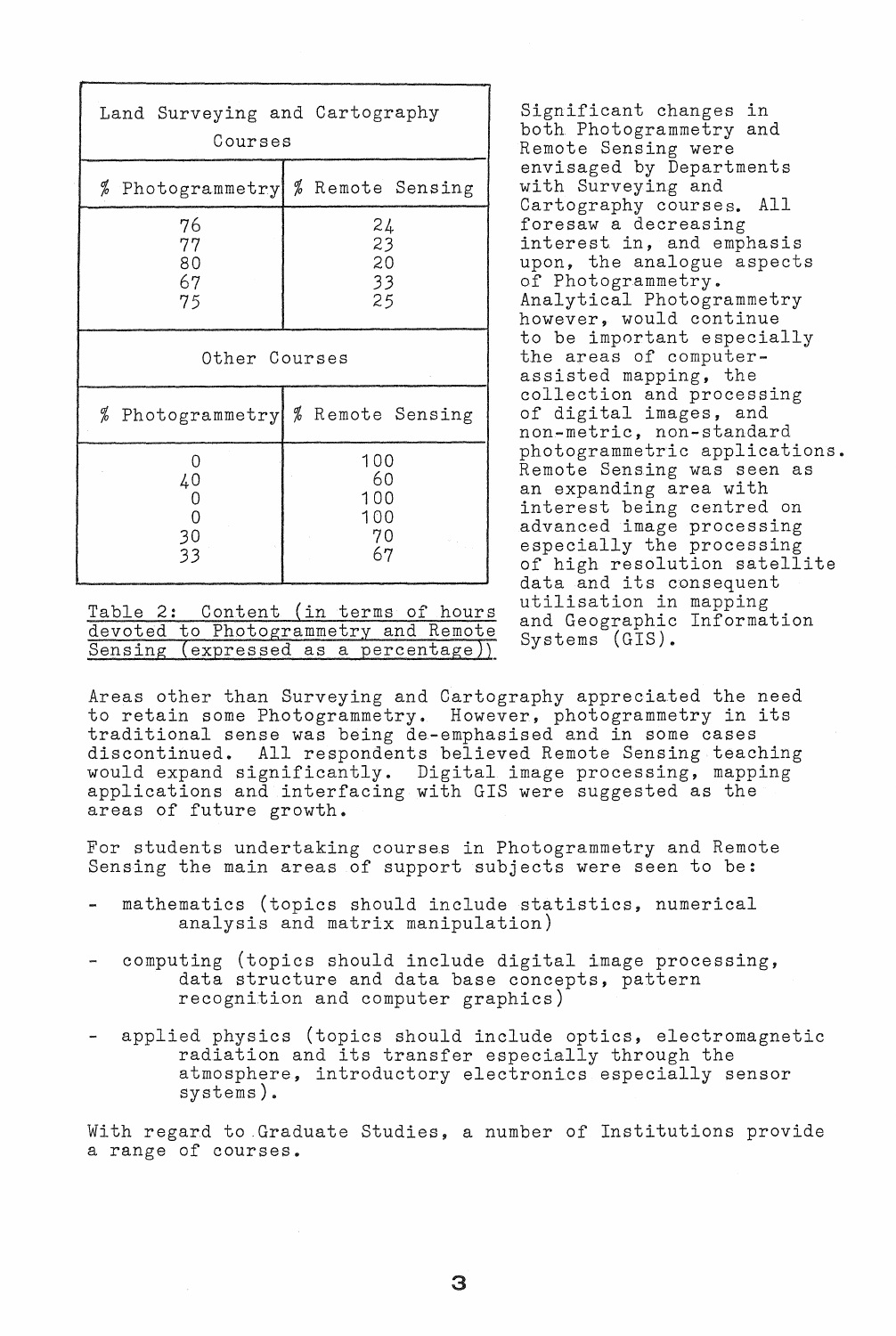The Centre for Remote Sensing at The University of New South Wales, Sydney conducts a Graduate Diploma in Remote Sensing, a Masters Degree in Remote Sensing and has a number o£ students proceeding to the degree of Ph.D. in the Remote Sensing field.

Other Institutions offer a Graduate Diploma only, others a Master of Applied Science by research. There are Institutions which within their Masters and Doctoral programs offer courses in Photogrammetry and/or Remote Sensing. .

A number of Institutions offer Photogrammetry and Remote Sensing courses within other graduate programs. For example, The Royal Melbourne Institute of Technology offers two units of Remote Sensing within the Graduate Diploma of Land Data Management ..

There are a number of Universities within the region that are involved with research programs which utilise Photogrammetric and Remote Sensing techniques and methodologies but are not entitled Photogrammetry and/or Remote Sensing explicitly .. Photogrammetry and/or Remote Sensing are seen as tools to assist in a particular research program.

In the Oceania region, Photogrammetry and Remote Sensing are taught, used and studied at all. levels of tertiary education from undergraduate to doctoral programs. Courses are conducted in a wide range of home Departments.

Photogrammetry is most readily found in Departments conducting courses in Land Surveying and Cartography.. And its future is likely to remain within these fields.

Remote Sensing, however, is represented in a wide range of Departments and is taught and used in a variety of ways. Some courses treat the subject in a very cursory manner, others in<br>great depth. Many courses are subject specific, others adopt Many courses are subject specific, others adopt a broad approach. In some cases Remote Sensing is seen as a research tool and courses are not conducted at all. No identifiable home Department in Remote Sensing has evolved. Remote Sensing has developed as a service to many other subject<br>areas. This creates potential problems as the expert in the This creates potential problems as the expert in the subject area may understand little about Remote Sensing and vice versa. This problem is being addressed by some Institutions. One approach is to establish short courses and specialist programs to meet individual user demands.

Remote Sensing is still evolving as a field of academic study. In setting up appropriate courses many problems still need to In becoming ap appropriate coarses many problems solid need to no matter what their field, were of the view that Remote Sensing would expand and become more significant in the future.

Note: the authors would like to thank those who replied to the questionnaire upon which this paper is based.

For more detailed information regarding courses in Photogrammetry and Remote Sensing in the Australasia and Oceanic region, please, contact the authors ..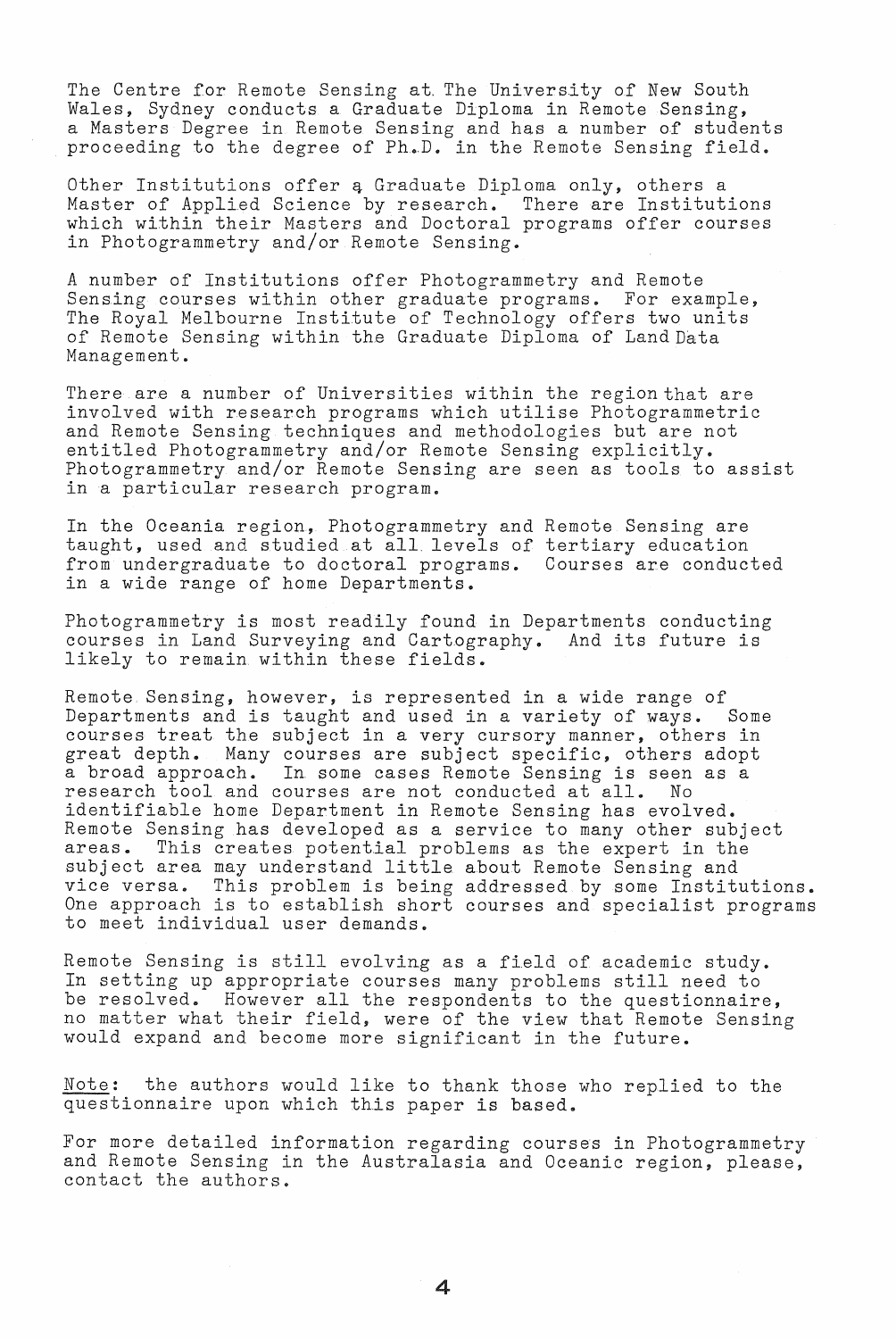### Appendix One

The questions contained in the questionnaire forwarded to the various Universities and Colleges of Australasia and Oceania, were as follows:

The names of Departments and Courses teaching Photogrammetry and/or Remote Sensing and, if possible, brief syllabi of such courses.

The number of hours taken up and the number of students enrolled in such courses.

What is the current balance between Photogrammetry and Remote Sensing? How much, and what, Photogrammetry is being dropped and in what ways is Remote Sensing expanding?

What, in your opinion, are the likely future changes in Photogrammetry and Remote Sensing?

What service teaching areas (i.e. Maths, Computer Science, Physics etc.), in your view, are and will continue to be, of importance to students taking courses in Photogrammetry and Remote Sensing?

# Appendix Two

Examples of the content of Photogrammetry and Remote Sensing courses at the various institutions which replied to the questionnaire are:

#### Photogrammetry

- Number One: Remote Sensing data acquisition systems; photography, electro-optical, linear array and microwave systems.<br>Photograph geometry. Interior orientation. Stereoscopic Photograph geometry. Interior orientation. vision. Collinearity equations and deviations from collinearity encountered in practice. Space resection. Relative orientation; concept procedure, error effects. Ground control selection, absolute orientation. Analogue stereo~plotter principles.
- Number Two: Mathematical fundamentals. Geometry of the aerial photograph. Aerial photography and cameras. Stereoscopy. Analogue orientation. Topographic plotting. Photogrammetric instrumentation. Control extension. Analytical methods. metrimanica.com contract onconsider in mary create. Terrestrial photogrammetry. Flight and project planning.
- Number Three: Photogrammetric cameras. Single-picture theory, radial-line methods; rectification, mosaics. Stereoscopy. Parallax heighting. Spatial methods, relative and absolute orientation, scaling. Aerial triangulation. Errors. Operational methods.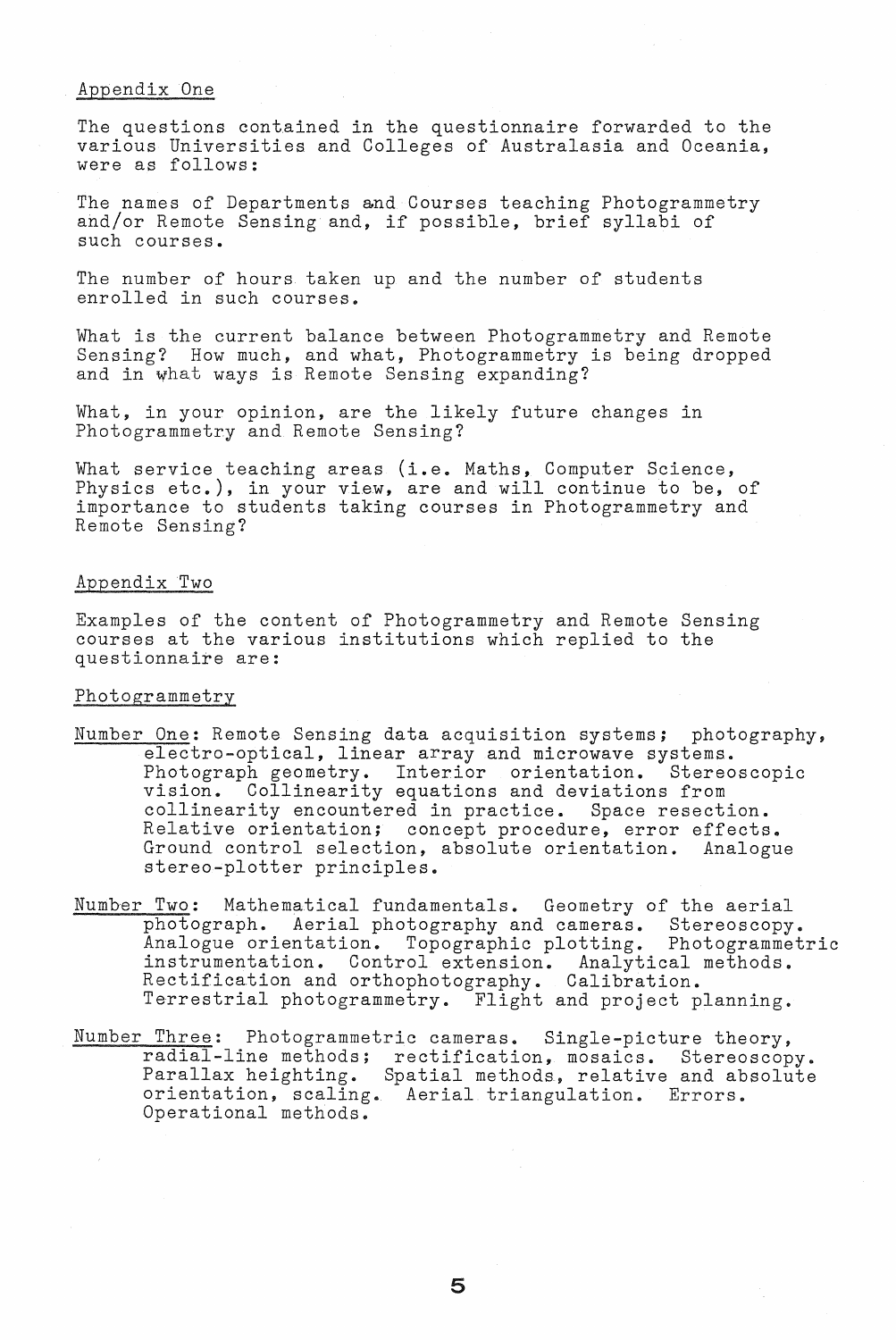- Number Four: To acquaint students with basic procedures of map and air photo interpretation and analysis and of map making. Considerable practical and field work in Photogrammetry is included.
- Number Five: Transformation of single photo coordinates. Tilted photography and rectification. Analogue stereoplotting equipment. Empirical orientation and model deformation. Mosaics and orthophotos. Radial line triangulation. Map revision. Planning aerial photography and control.
- Number Six: Analytical methods of relative and absolute<br>
orientation. Principles of analytical plotters. Map orientation. Principles of analytical plotters. compilation by photogrammetric techniques. Map production. Differential rectification, orthophotos and mosaics. Map revision. Principles of aerial triangulation. Project planning.

Aerial triangulation block adjustment by models and bundles. Control requirements, accuracies of aerial triangulation. Camera calibration. Application in non-topographic methods using metric and non-metric systems. Digital elevation models. Computer assisted mapping techniques in Photogrammetry.

## Remote Sensing

- Number Seven: The physics of various Remote Sensing techniques; interpretation of conventional aerial photography in exploration; infra-red Remote Sensing techniques; sidelooking airborne radar; theory and applications of Landsat imagery; enhancement techniques for satellite imagery, interpretation of Landsat photographic products and application to several case history areas. Integration of Remote Sensing information with the overall data base as applied to exploration.
- Number Eight: A computer-oriented unit aimed at giving students an introduction to the techniques commonly used to manipulate, process, analyse and interpret digital images manipurate; process, analyse and interpret digital images are  $g$  at the Earth. Such images are  $g$  athered by satellites such as Landsat and Magsat, as well as by airborne geophysical instrumentation. The physical principles of multispectral scanning, synthetic aperture radar, and satellite and airborne magnetometry will be discussed.
- Number Nine: Principles of Remote Sensing, status and future developments. Electromagnetic radiation at the Earth's surface. Earth surface and atmospheric interactions with electromagnetic energy. Principles of air photography. Satellite imagery: systems and sensors. Airborne scanners, radars. Image processing. Applications.